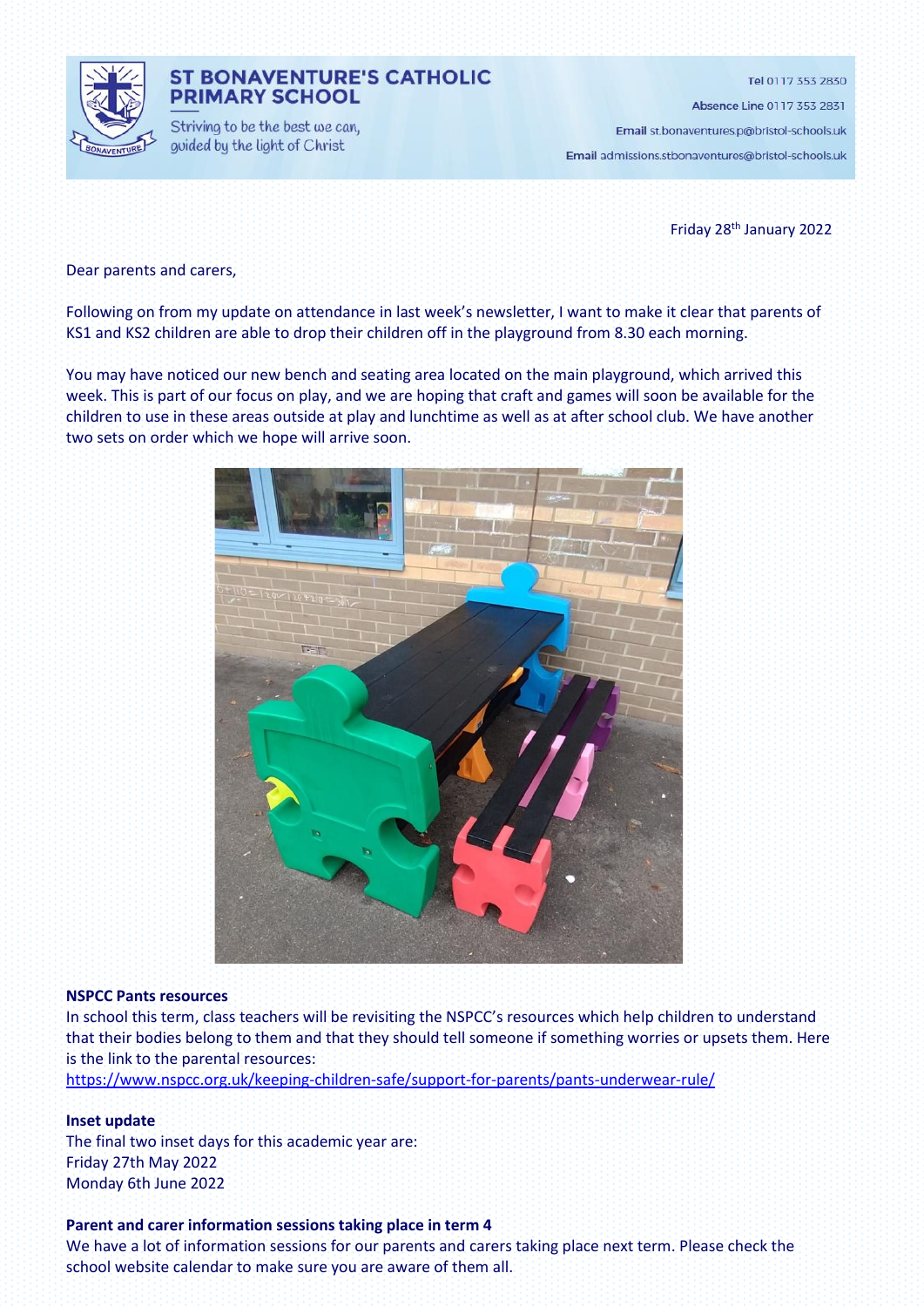If you have not already done so, you can sign up for the sessions below. Please contact [clare.benians@bristol](mailto:clare.benians@bristol-schools.uk)[schools.uk](mailto:clare.benians@bristol-schools.uk) stating clearly which session(s) you would like to attend:

*Support with spelling workshop* - Monday 7th March 2.3pm and Friday 11th March 9am (face to face) *Supporting Early Reading* - Tuesday 22nd March 9am and Wednesday 23rd March 2.30pm (face to face)

We will confirm before half term whether we need bookings for the Curriculum information evening on Tuesday 15th March from 4.00-5.00pm.

### **Issues that take place in school**

Whilst we hope that your child doesn't encounter any issues during their time at school, if you do discover something has happened in school involving another pupil please can I remind you that it is not appropriate for parents to contact other parents and attempt to sort out these issues.

In my experience this only leads to added complications and increased levels of anxiety for all involved. Therefore, if you are aware that something has happened in school involving your child, please speak to your child's class teacher, Mrs Woolley or myself on the school gate in the morning or afternoon.

#### **1 minute of maths APP**

You may have seen the flyer attached to last week's newsletter but in case you didn't, we have discovered a fantastic app for practising daily maths for KS1…

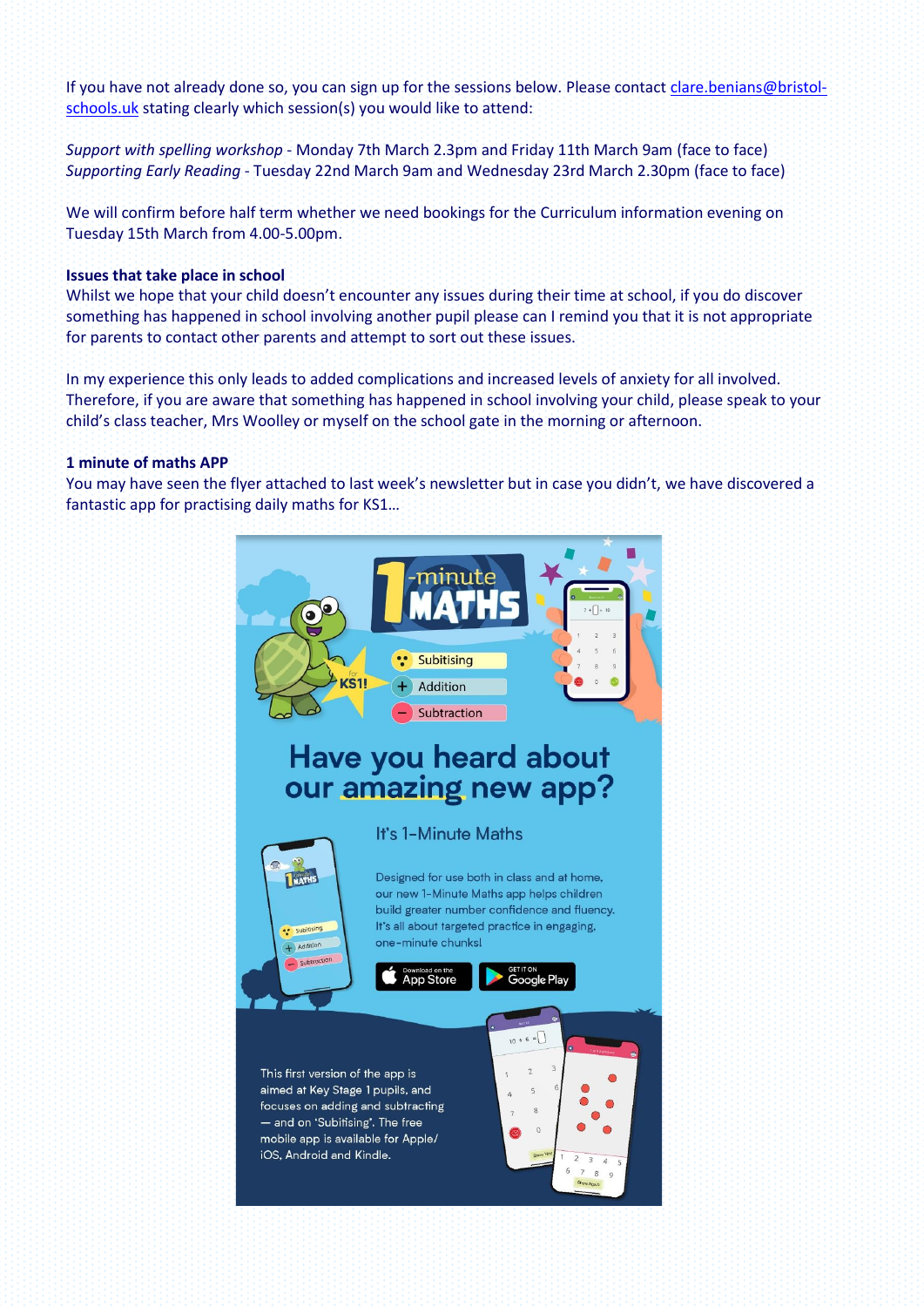### **Breakfast club vacancy**

We have a job vacancy in our Breakfast Club which runs from 0750 to 0830. If you are interested, please contact the school office for more details. Children that you would need to bring with you in order to take on this role can attend Breakfast Club with you free of charge.

Best,

mis Rattantire

Sarah Ballantine Headteacher

## **Events week commencing: Monday 31st January 2022 (MENU week 3)**

Fri 4<sup>th</sup> February:

Don't forget home clothes on Friday!

### **February Playscheme**

Our Kidzone team will be running a Playscheme this February half term from Monday 21<sup>st</sup> to Friday 25<sup>th</sup>. Bookings are now being taken and need to be made by Friday 11<sup>th</sup> February. The prices remain £28 for a full day and £21 for a short day.

## **Message from Mgr Bernard at St Bon's church**

Dear parents and carers,

I need your help please. As I'm sure you're aware, every year the children in Year 3 have a special course to prepare them to make their First Holy Communion. We are hoping to start this in February after half term. I need a group of adults (male and female) to help with this programme. Ideally what I need is about six or more people, with one or two being prepared to take the main lead. This number of people means that you shouldn't need to be there for every session and given the busy lives that you have, this can often make it a lot easier for people to volunteer.

The course has three books – one for the child, one for the parents (so they can follow and help their children) and finally one for the team leaders (to show them what they need to do).

The course will run on a Saturday (whether this is morning or afternoon will depend on what the volunteers decide.)

Please email me if you can help or want more information at [bernard.massey@cliftondiocese.com](mailto:bernard.massey@cliftondiocese.com)

Thank you in advance, Mgr Bernard

## **Vacancy for School Meals Supervisory Assistant (SMSA)**

We are looking to recruit an SMSA to work every lunchtime (12.15pm to 1.15pm). This involves supervising the children in the school hall and on the playground as part of a team of SMSAs. Please contact the school office if you are interested in finding out more.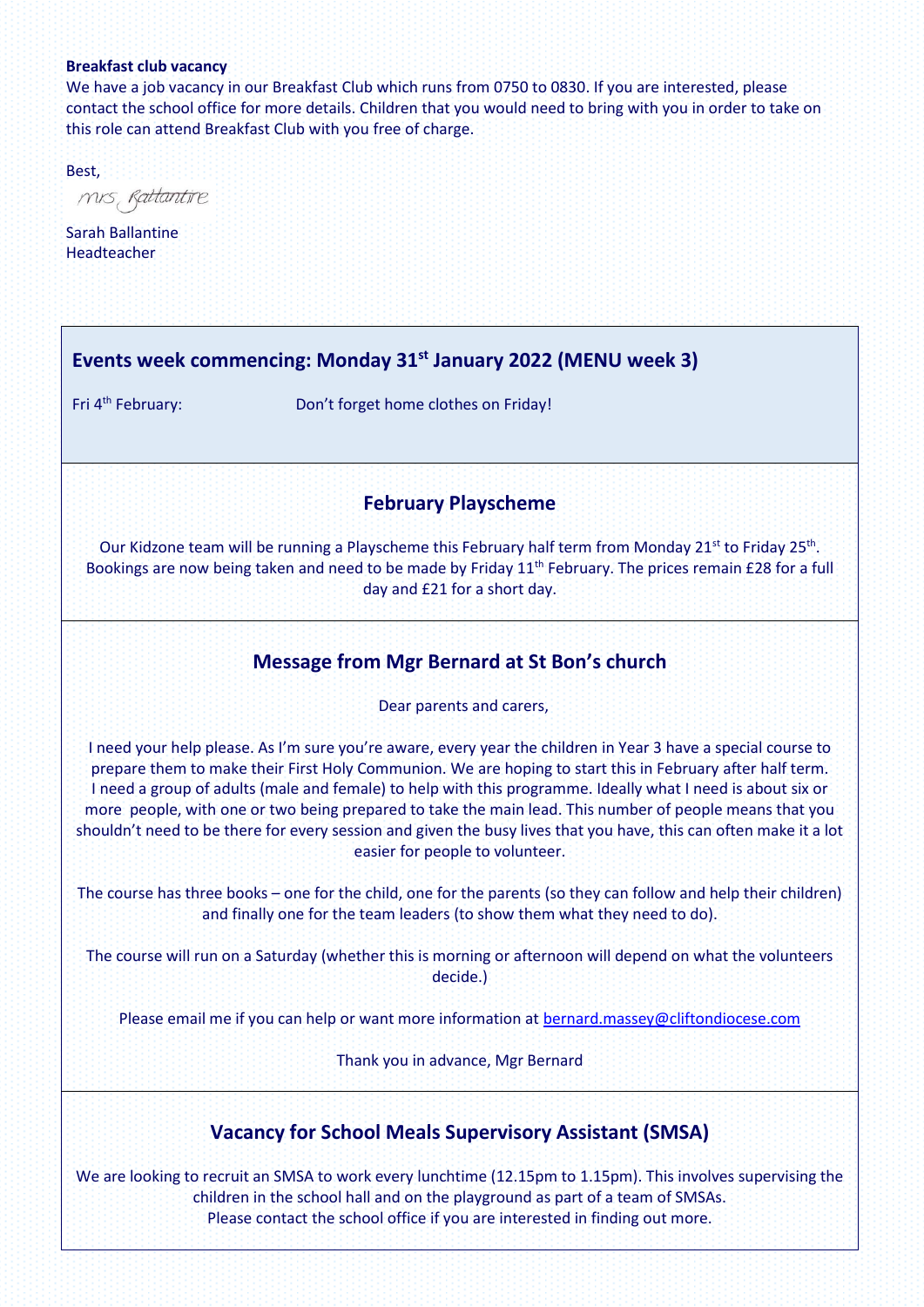# **PTFA News**

**[www.stbonsptfa.com](file:///C:/Users/sophi/Documents/Personal/PTFA/www.stbonsptfa.com)** Facebook – St Bons Parents and Carers Instagram - @stbonsptfa Email – [ptfa.stbons@gmail.com](mailto:ptfa.stbons@gmail.com)

Thank you to those to came along to our Zoom call on Tuesday, some fantastic ideas we are excited to work on! This term you can expect:

> A second hand uniform sale A delicious Valentine's themed event .... Yum yum!

> > Details to follow!

**New Year, New You?**

Why not cut down on the lattes and Friday night takeaways - donate to your kid's school instead!!

Did you know you can set up a monthly donation towards your PTFA? For the equivalent of what many of us spend on takeaway coffees per month…\*definitely not me, ahem\*…you could make a real difference to St Bon's and its pupils. Check it out at www.stbonsptfa.com/plans-pricing



We'd also be delighted to take one off donations via BACS payments as well if that's your prefere

This also makes a great suggestion for a present if you just don't want more 'stuff' in your life!

## **North Bristol Foodbank**

North Bristol Food Bank can be reached on 0117 979 1399.

For areas covered see here[: https://northbristol.foodbank.org.uk/locations/](https://northbristol.foodbank.org.uk/locations/)

Up to date information for these outlets is available here -<https://northbristol.foodbank.org.uk/get-help/>